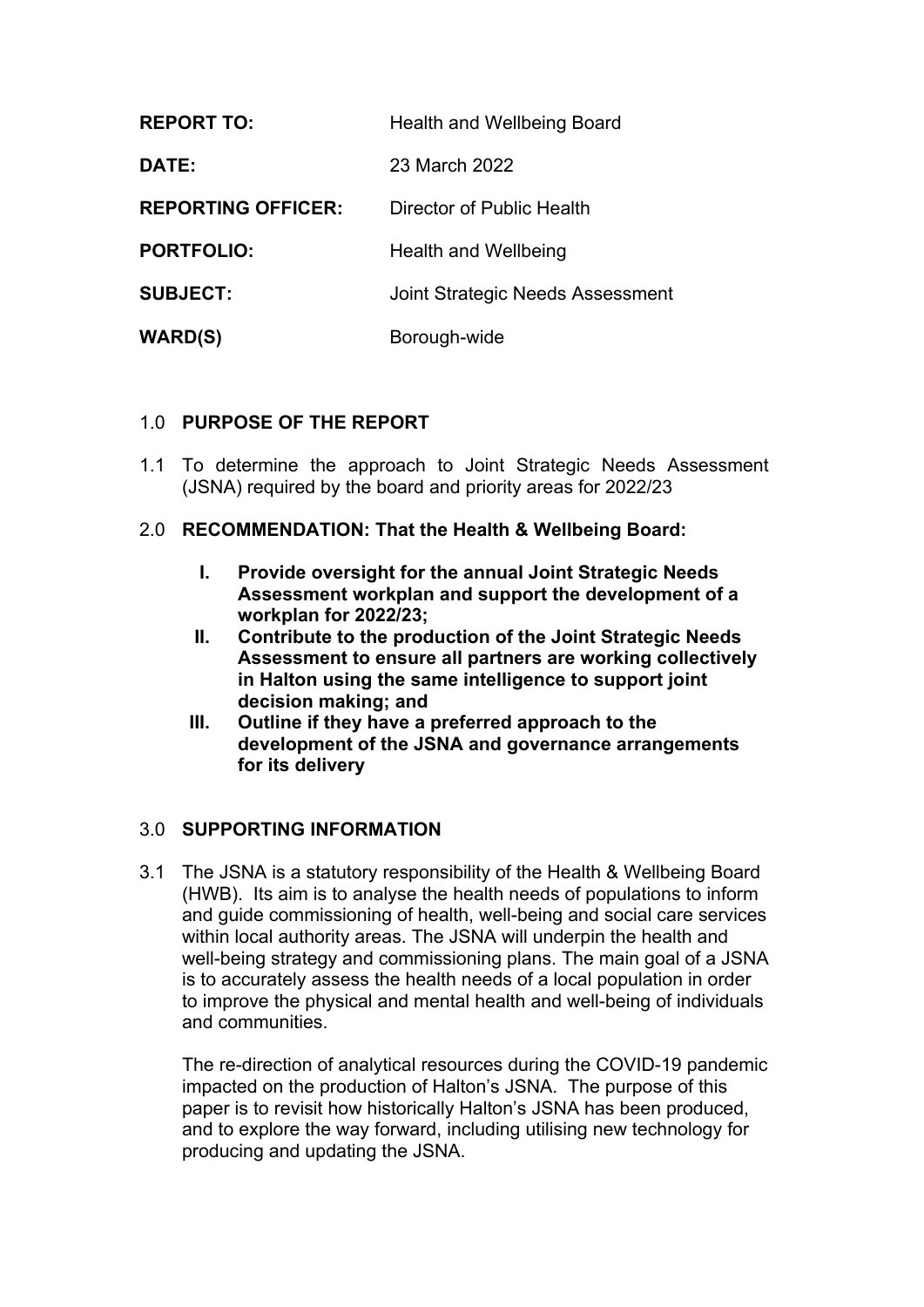## 3.2 **Background to the JSNA**

Under the Health and Social Care Act 2012 local Health and Wellbeing Boards are responsible for producing the JSNA. They have a statutory duty, with clinical commissioning groups (CCGs), to produce a joint strategic needs assessment and a joint health and wellbeing strategy for their local population.

The main purpose of JSNAs is to support local efforts to improve the health and wellbeing of the local population and reduce inequalities for all ages. The core aim is to develop local evidence-based priorities for commissioning which will improve the public's health and reduce inequalities. Their outputs, in the form of evidence and the analysis of needs, and agreed priorities are used to help to determine what actions local authorities, the local NHS and other partners need to take to meet health and social care needs, and to address the wider determinants that impact on health and wellbeing.

It is apparent that the COVID-19 pandemic has worsened preexisting inequalities, many of which have influenced the unequal impacts of COVID-19 in the first place<sup>1</sup>.

# 3.3 **Local approaches to developing the JSNA**

2007: Halton's first JSNA was a single data heavy document in line with Department of Health guidelines on the minimum dataset for JSNAs

2009: an external evaluation of the 'single report' style JSNA revealed it be a useful reference tool. However, whilst it was data rich, it lacked the ability to fully support commissioning decisions as no issue was examined in sufficient depth. It also lack the policy context and evidence that supports local action.

2009-10: Introduction of NHS World Class Commissioning assessments included intelligence. Several areas were assessed as having particularly good approaches to JSNA and Halton took the opportunity to learn from these for its next full version.

2010-11: the next full refresh introduced a template and a series of discrete reports covering a wide range of child health, long-term conditions, ageing and wider determinants

2012-2013: A JSNA and Health & Wellbeing Strategy steering group was established to oversee production of both, setting the workplan for the JSNA.

2013/14: Children's JSNA produced in collaboration with Halton's Children's Trust. This was the introduction of deeper dive JSNA chapters to cover a population group.

<sup>1</sup> <https://www.local.gov.uk/perfect-storm-health-inequalities-and-impact-covid-19>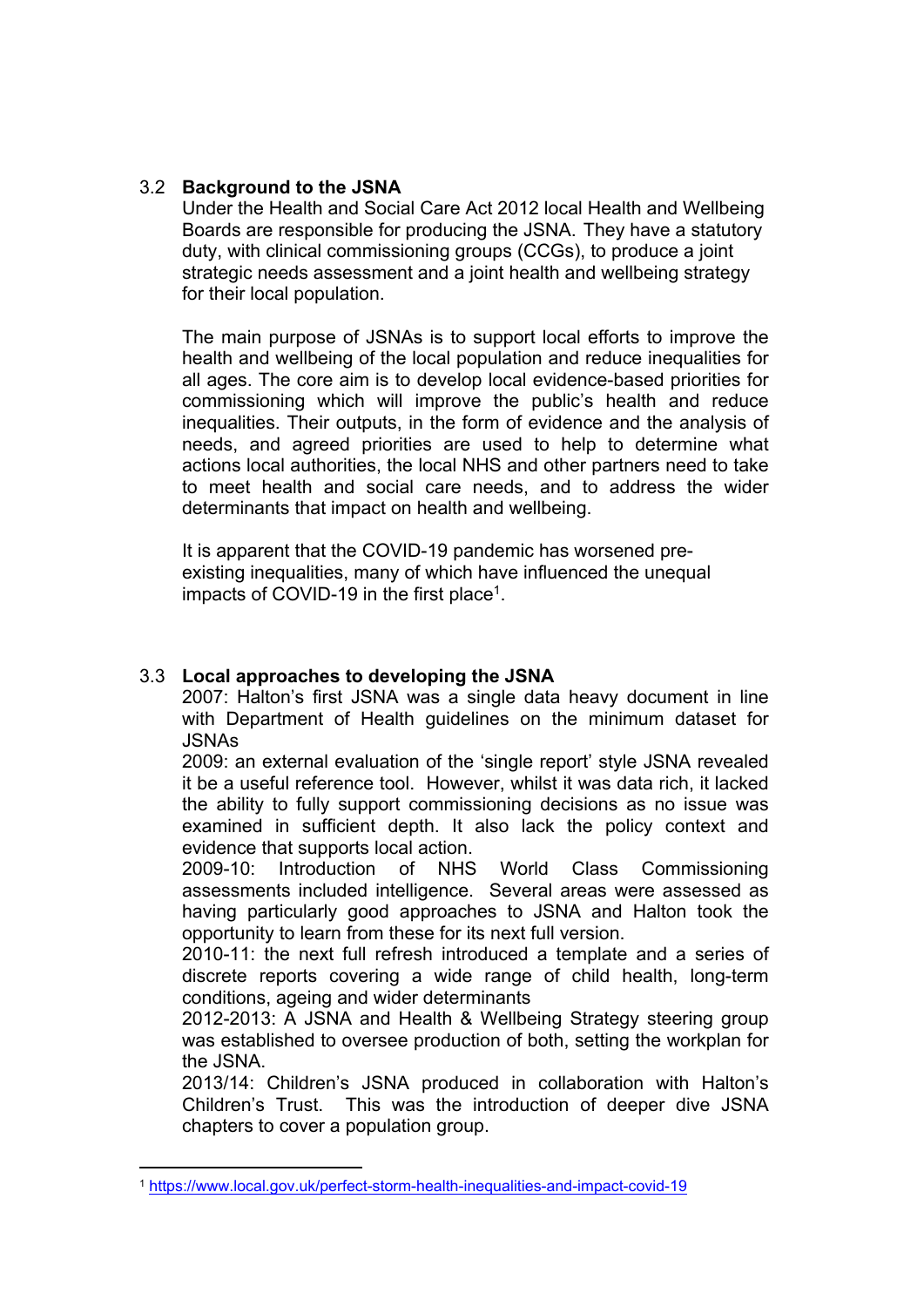2014/15: The first Pharmaceutical Needs Assessment was produced. These are legally required and must follow a set of national regulations for development and content. They must be produced every 3-years. 2014-2019: The JSNA has had an annual workplan, developed either through a local steering group or via annual and in-year meetings with commissioners and policy leads 2020-21: much of the JSNA work was paused as teams were

redeployed. The Public health team focussed on Covid surveillance and response.

## 3.4 **Who is responsible for developing and maintaining the JSNA?**

The JSNA is a joint responsibility, of the HWB, primarily endeavour between the local authority and CCG. Historically Halton's JSNA has been led by Public Health with Public Health analysts collating much of the data for both detailed health needs assessments that usually take in excess of 12 months to complete and shorter reports. Although needs assessments can have a lengthy life-cycle, the main issue with this approach is that the data and information can be quickly out-ofdate. Shorter reports can be used to either update detailed HNAs or where a more focussed piece of analysis meets need.

## 3.5 **Impacts of the Covid-19 Pandemic on the JSNA**

When the Covid-19 pandemic began, the public health analytical resources were redeployed to support the regional and local response.

As such all the planned 2020 and 2021 topic reports were suspended, with the exception of:

- The completion of Learning Disability profiles (for Halton and across Cheshire & Merseyside) that the team were already working on and were delivered May 2020
- A SEND profile to support OFSTED inspection, delivered October 2020
- Inequalities in life expectancy data analysis report finalised August 2021
- A JSNA summary report 2021, produced September 2021 and tabled at the October 2021 HWB meeting
- From November 2021 to February 2022, at the request of the Interim DPH, the public health intelligence team also produced three data reports to support the workshops for the new Health & Wellbeing Strategy. The core themes of Starting Well, Living Well, Ageing Well and Wider Determinants could be used to shape the JSNA priorities
- In July 2021 work began on the new statutory Pharmaceutical Needs Assessment (PNA) for 2022-2025. Work continues on this with an aim to present the final report to the HWB in July to meet the legal requirement to publish on 1 October 2022.

It remains uncertain the extent of Covid-19 surveillance and frequency of reporting on Covid-19. Any step down of reporting may have to be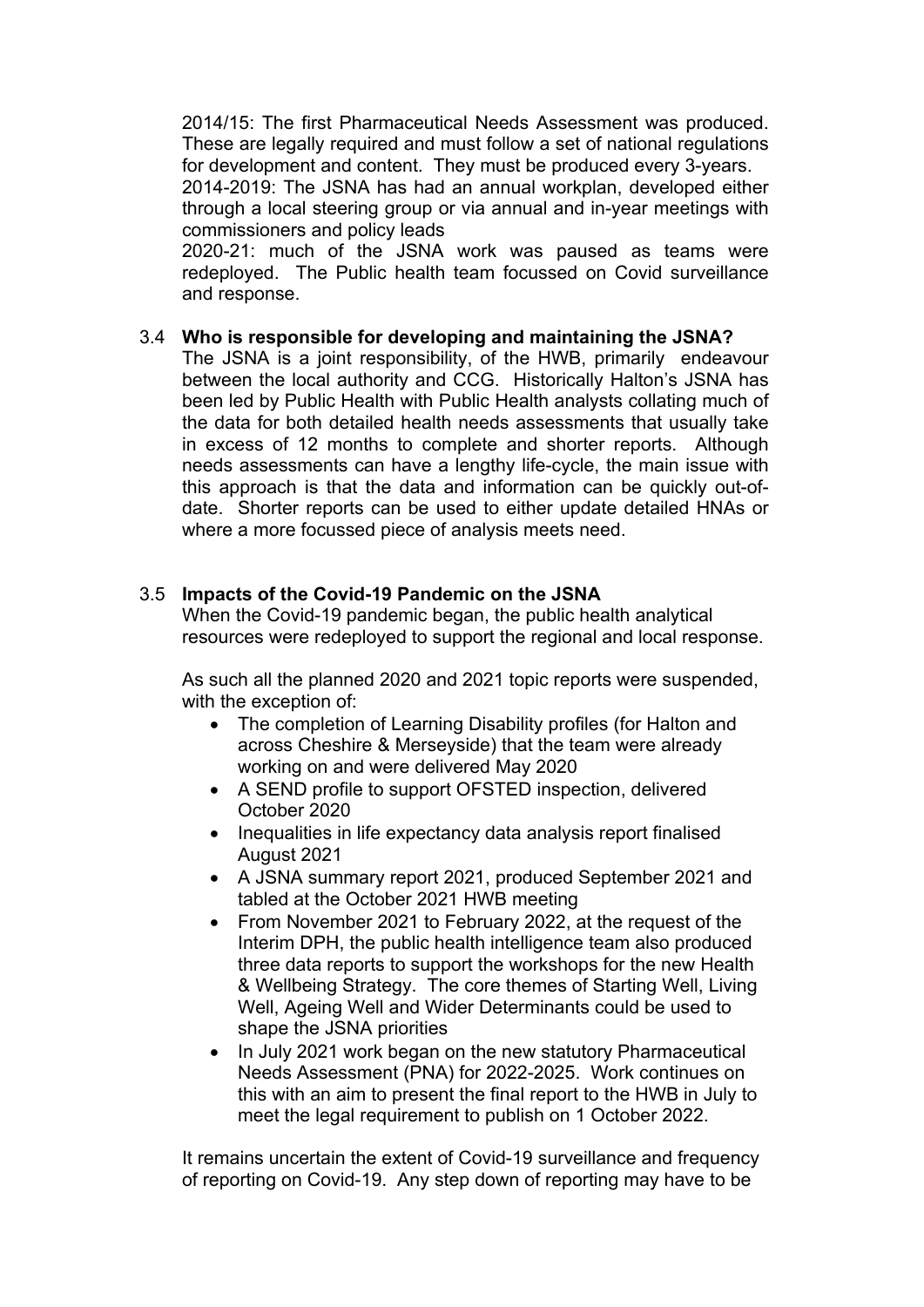stepped back up if needed and this would likely impact on any agreed deadlines and scale of analytics needed for the JSNA work during 2022/23

## 3.6 **Potential approaches**

There is no 'one size fits all' approach to JSNA development or content. This is reflected in national guidance and 'best practice' tools. The approach needs to be designed to be flexible enough to fit with and assist local processes, capacity, and resources. Work for the JSNA should have an agreed scope, timescales to align with key decision-making dates, defined resources, and governance to ensure the work is signed off and utilised.

Over the lifetime of the Halton JSNA several approaches to agreeing the annual work plan and delivering the JSNA have been used. Each have merits and disadvantages. They are not mutually exclusive.

## **A single annual document**

Advantages:

- The report could be updated annually
- A wide range of issues is covered each year
- A wide range of partners can contribute
- It is easy to see when the JSNA 'has been done'

Disadvantages:

- To cover the wide range of topics and populations groups needed to assess health and wellbeing the document was very long
- The document was data dense but intelligence light. The report had lots of data items but lacked the ability to understand the inter-relationships and complexity of the topics
- Each topic was 'skimmed over' rather than having a deep and rich understanding of what was driving headline outcome measures
- Feedback suggested that whilst it was a useful reference document, it did not help commissioners make decisions. This related to be above points
- It was seen as something public health produced in isolation
- There was limited ability to discuss and include emerging issues

# **A steering group**

Advantages:

- Mandated by the HWB to oversee the annual workplan and monitor delivery. This includes discussing any blocks to delivery and solutions
- Includes a wide range of partners who each bring their own perspective, knowledge and skills
- Via the above ensures wide engagement with the JSNA at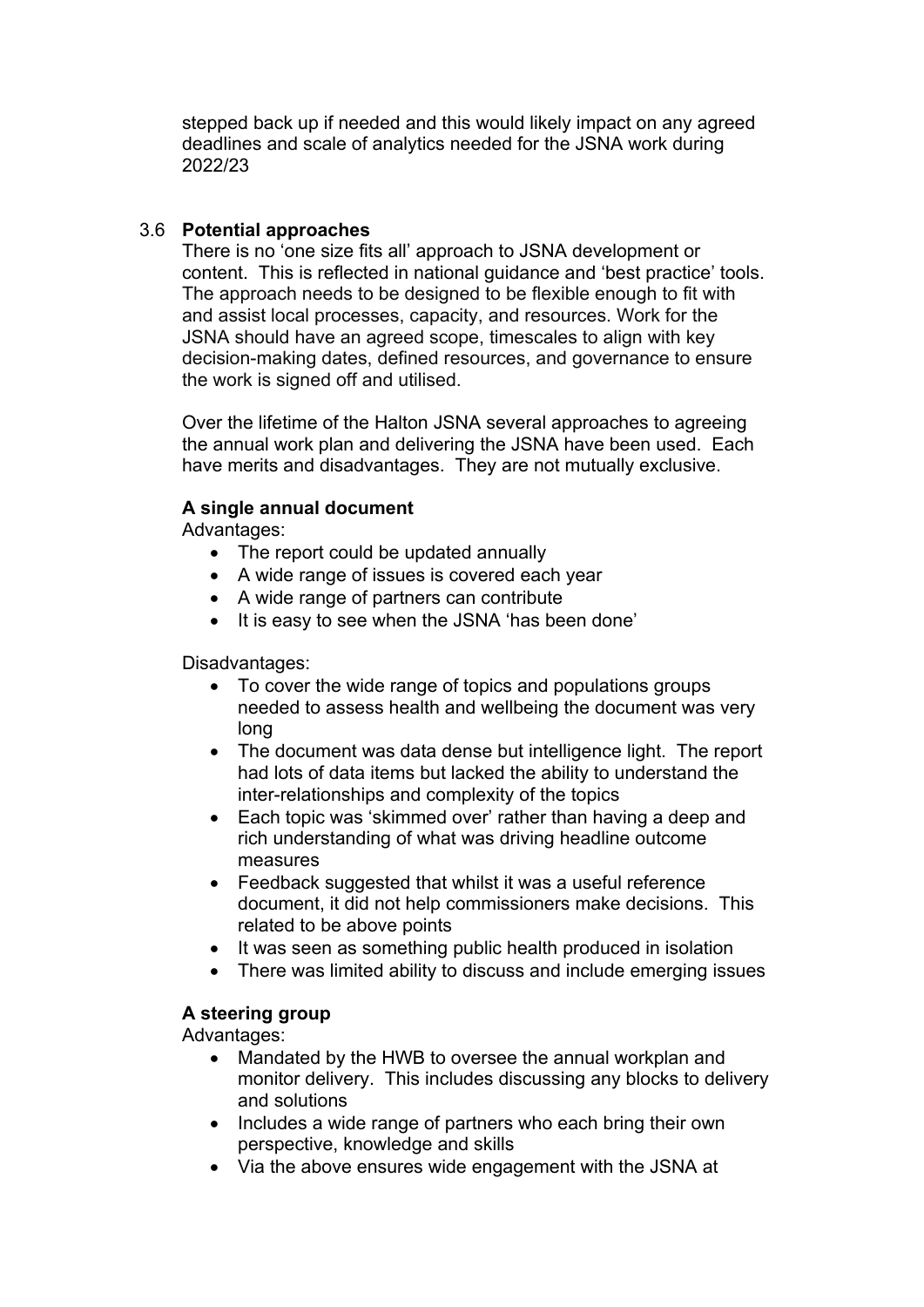senior level across organisations

Disadvantages:

- Can be officer time heavy for both group members to attend and to administer
- Workplan may not fit with the commissioning cycle

#### **An annual commissioner and policy meeting** Advantages:

- Ensures the forthcoming years workplan fits with the commissioning priorities across the NHS and local authority
- Can cross-pollenate ideas at officer level to feed in to commissioning intentions and strategy development
- Is time-light to organise and administer

Disadvantages:

- Can lead to issues that don't sit easily with commissioning arrangement to be left out. This would include many of the wider determinants of health. Need to ensure as wide a range of partners as possible are included, not just those with commissioning responsibilities
- In-year priorities need to be negotiated so requires flexibility

Whichever approach, or combination of approaches, a draft annual summary report and proposed workplan should be presented to the HWB for their approval.

# 3.7 **Potential Next steps**

- I. The Public Health team have the experience and skills to obtain, analyse and interpret a wide range of health and care data needed for the JSNA. It is not therefore proposed to change this arrangement.
- II. Production of a Joint Strategic Needs Assessment that is up to date and relevant remains an iterative and continuous process.
- III. As we enter the new financial year and with the scaling back of the Covid-19 response and surveillance, now is an excellent opportunity to reflect of what Halton needs from its JSNA. It is important that the JSNA can be used to underpin the work of the Health and Wellbeing Board and shape the development of the Health and Wellbeing Strategy.
- IV. We also need to consider the changing NHS commissioning landscape and One Halton place-based integration. In July 2022 NHS Halton CCG will cease to exist, to be replaced by a placedbased organisation within the Cheshire & Merseyside Integrated Care System (ICS). The governance, structures and responsibilities of One Halton are currently being worked on.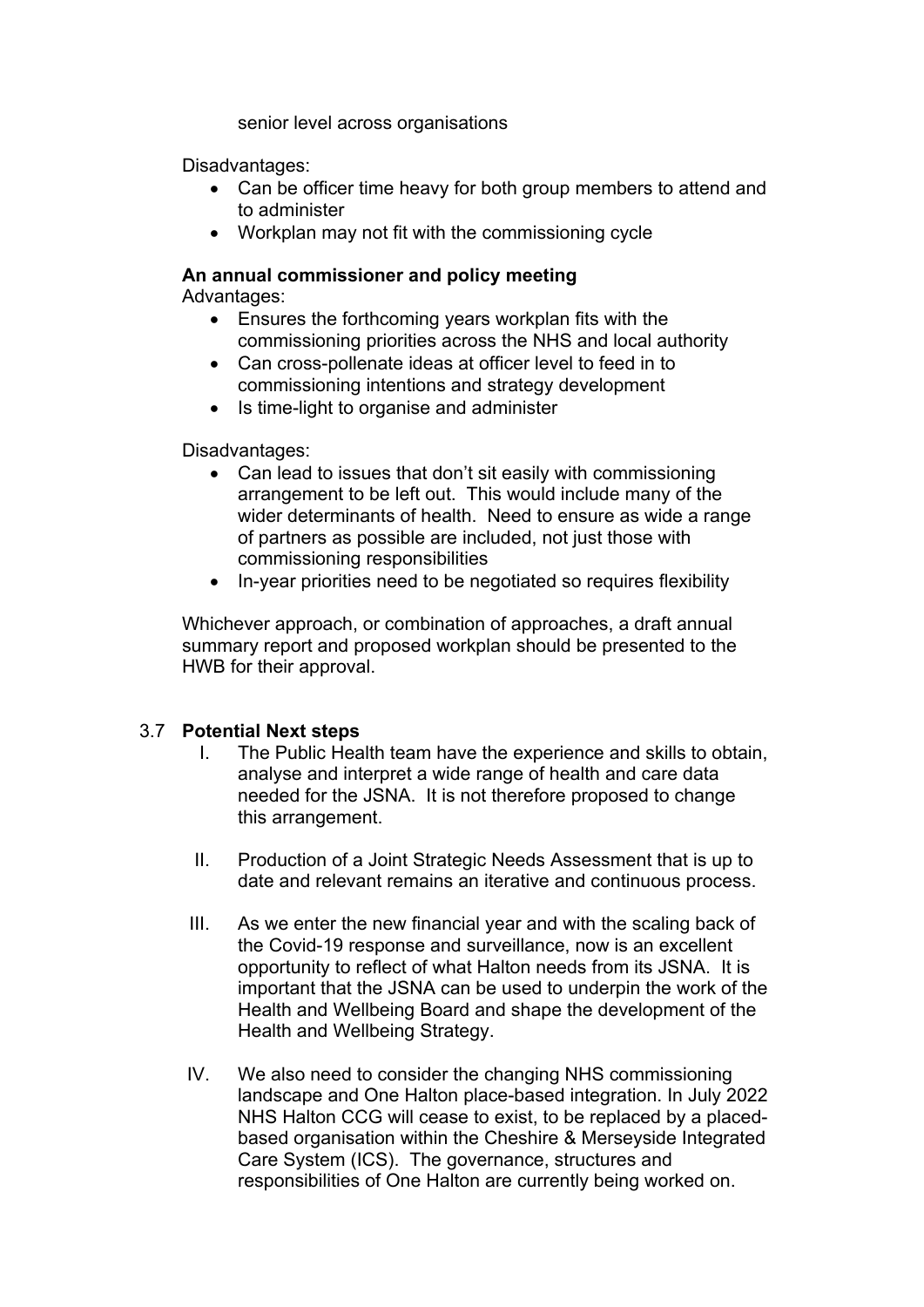- V. The development of the CIPHA data platform for population health (as well as Covid-19 reporting and service recovery) offers new opportunities. These include:
	- Collaborative data/intelligence projects across Cheshire & Merseyside on shared priorities. A 'do it once, avoid duplication' approach. This work has already begun, some of which is lead by Halton Public Health.
	- Potential to develop a localised version of CIPHA to deliver interactive data reports on local priorities
- VI. The Board is asked to consider:
	- if it has a preferred approach to development of the JSNA
	- How it wants to engage with the JSNA including frequency of reporting on the workplan.
- VII. Consider development of a prioritisation framework to agree on JSNA topics to be covered in the workplan

## **3.8 Potential topics**

New One Halton: Health & Wellbeing Strategy priorities: The Public Health team have already provided 3 data reports and the Marmot team at the Institute of Health Equity a further data report to support the One Halton Health & Wellbeing Strategy development workshops. As priorities are firmed up, further, more focussed work may be required. A performance framework will need to be established as well.

There were a number of reports, due to be examined in 2020 that were paused. We need to consider if these are still priorities for the 2022/23 JSNA

- CVD: This is the number one cause of death in Halton. However, a CIPHA CVD & Stroke dashboard is being developed so to undertake any analysis prior to this would lead to duplication. A Respiratory Health dashboard is also under discussion
- Older People's JSNA summary reports refresh: it has been over 5 years since Older People's JSNA. It had been proposed to refresh the infographic summary documents. An Ageing Well data report was produced for the One Halton Health & Wellbeing Strategy so a separate update may no longer be needed (excepting any additional analysis required for One Halton: Health & Wellbeing Strategy)
- Drugs JSNA refresh: additional funding for drug & alcohol services comes with it the requirement to produce regular Drugs JSNA (been suggested annually but this is yet to be confirmed). This is being explored through CIPHA. A separate Alcohol dashboard is already in development.
- The Public Health Team would typically produce ward health &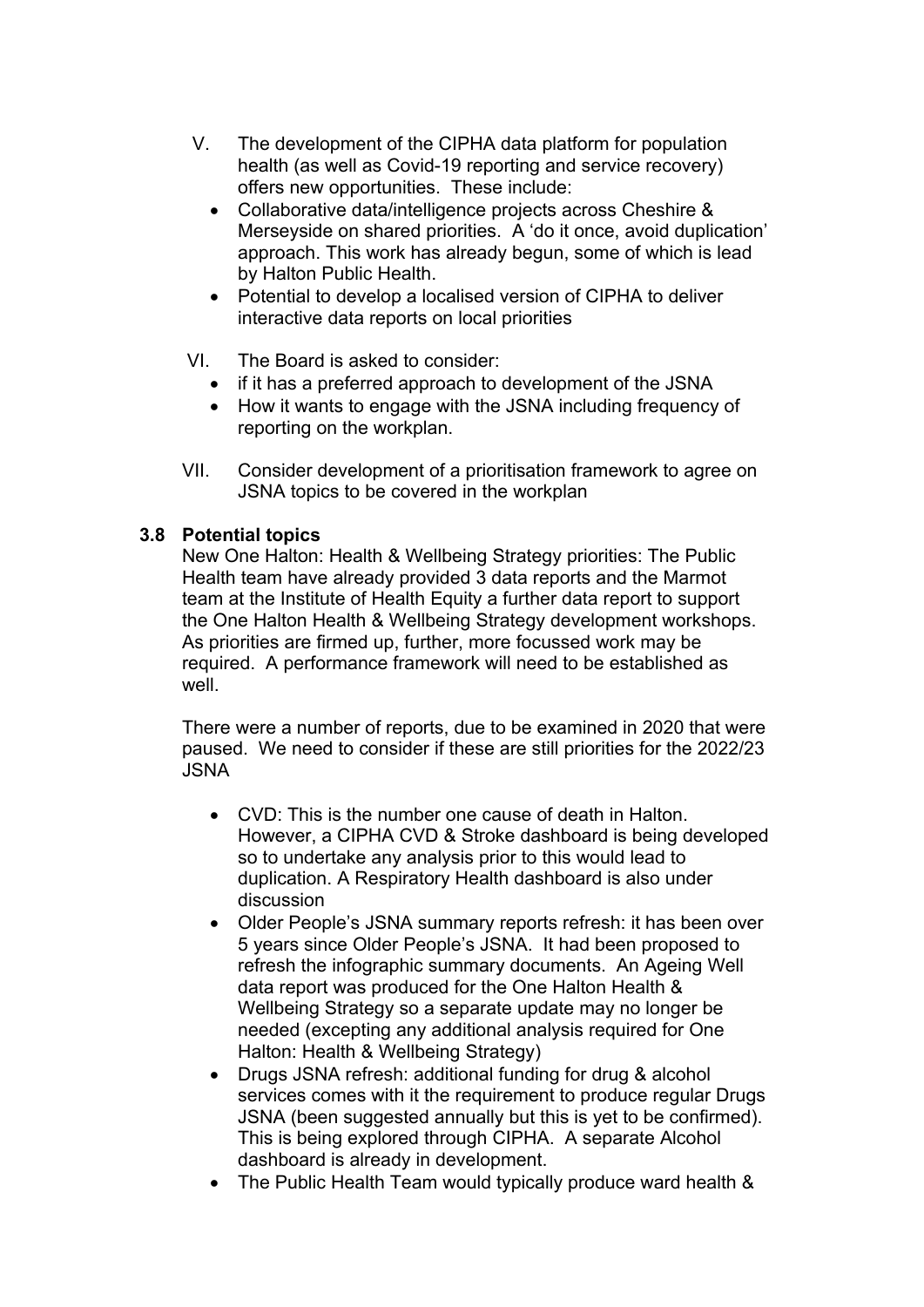wellbeing profiles at least bi-annually and annual GP JSNA profiles. These have been paused during the Covid-19 pandemic and it would be beneficial to refresh these.

In addition to these, mental health is an area that has been highlighted throughout the Covid-19 pandemic, a wider impact of the pandemic measures. Timely data is an issue when considering outcomes but this is an area of concern. Close working with Merseycare and through use of the CIPHA data may help to overcome timeliness of data and provide a level of analysis not been previously possible, for example, to consider inequalities in prevalence, access to/uptake of services and outcomes.

Work through the One Halton, place-based organisation to identify additional priorities

## 4.0 **POLICY IMPLICATIONS**

4.1 The health needs identified in the JSNA are used to develop the One Halton Health & Wellbeing Strategy.

The JSNA provides a robust and detailed assessment of need and priorities across Halton borough. As such is should continue to be used in the development of other policies, strategies and commissioning plans and reviews.

## 5.0 **OTHER/FINANCIAL IMPLICATIONS**

5.1 The volume of work usually identified that the JSNA needs to cover in any given year often requires additional analytical and commissioning/policy staffing resource to complete. It is not something the Public Health team can or should deliver in isolation. Analytical and commissioner/policy officer input is typically agreed when scoping the particular issue under investigation. However, competing priorities can impact on this and need to be monitored.

# 6.0 **IMPLICATIONS FOR THE COUNCIL'S PRIORITIES**

## 6.1 **Children & Young People in Halton**

Improving the Health of Children and Young People is a key priority in Halton and this is reflected in the JSNA, taking into account existing strategies and action plans so as to ensure a joined-up approach and avoid duplication.

## 6.2 **Employment, Learning & Skills in Halton**

The above priority is a key determinant of health. Therefore improving outcomes in this area will have an impact on improving the health of Halton residents and is reflected in the JSNA.